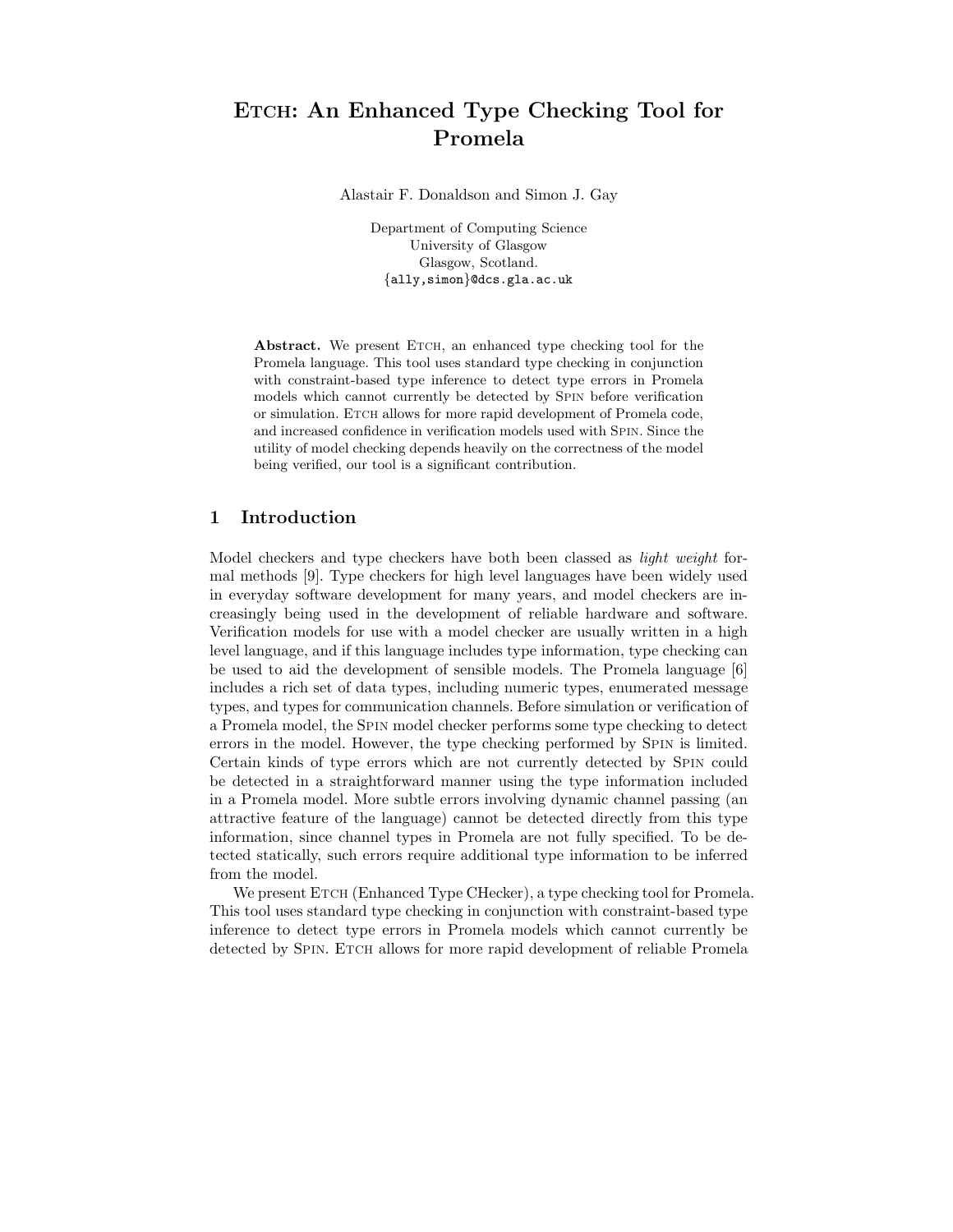code, and increased confidence in verification models used with SPIN. Our approach requires no modification to the syntax of Promela, and no extra type declarations are necessary—type checking is performed by type inference based on the existing type information in a Promela specification. Programmers in any language know that type errors are a frequent kind of mistake, and that compiletime type checking is very useful. Promela is no exception. For example, in an informal survey of Promela code produced for a student assignment, ETCH was used to detect numerous type errors which were not detected by SPIN. Since the utility of model checking depends heavily on the correctness of the model being verified, our tool is a significant contribution.

In Section 2 we give some examples of type errors in Promela code which are not detected by SPIN until verification time. In Section 3 we outline the design of ETCH. We discuss two interesting features of the tool—constraint-based type inference, and recursive channel types—in Sections 4 and 5 respectively. Conclusions and plans for future work are given in Section 6. ETCH can be downloaded from our website [3].

#### **2 Example**

To illustrate the kind of type errors which currently are not detected by SPIN before verification time, we consider a generic client-server model adapted from [6, Chapter 15]. The Promela code for this model is given below, annotated with asterisks which are for discussion purposes, and should otherwise be ignored.

```
mtype = {request,deny,hold,grant,return}
chan server = [0] of {\text{intype}, \text{chan}}chan null = [0] of {m \choose m}, chan}
proctype Agent(chan listen, talk) active proctype Server()
\{ do \}:: talk!hold(listen) (**) chan agents[2] = [0] of {mtype,chan};<br>:: talk!deny(listen) -> break chan pool = [2] of {chan};
                                (\ast \ast \ast) chan pool = [2] of {chan};<br>(***) chan client, agent:
   :: talk!grant(listen) -> (***) chan client, agent;
wait: listen?return(null); break byte i;<br>od: do
  od; do
  server!return(listen) } \qquad \qquad :: \ i \leq 2 \ \Rightarrow \ \text{pool!agents[i]; } \ i \text{++}:: else -> break
active[2] proctype Client() od;
{ chan me = [0] of {mtype, chan}; end:<br>chan agent: do
  chan agent;
end: do \qquad \qquad :: server?request(client) -> \qquad \qquad \qquad if
      : t imeout \rightarrowserver!request(me); :: empty(pool) -> client!deny(null)
        do :: nempty(pool) -> pool?agent;
                                                  :: me?hold(agent) run Agent(agent,client) (*)
         :: me?deny(agent) -> break fi
                                              server?return(agent) -> pool!agent
            agent!return(null); break od
         od }
  od }
```
We now suggest three changes to the above model which introduce type errors, and discuss the implications of each error.

**Error 1** *The statement* run Agent(agent,client) *at* (\*) *is replaced with the statement* run Agent(agent)*.* This is clearly a type error since the *Agent*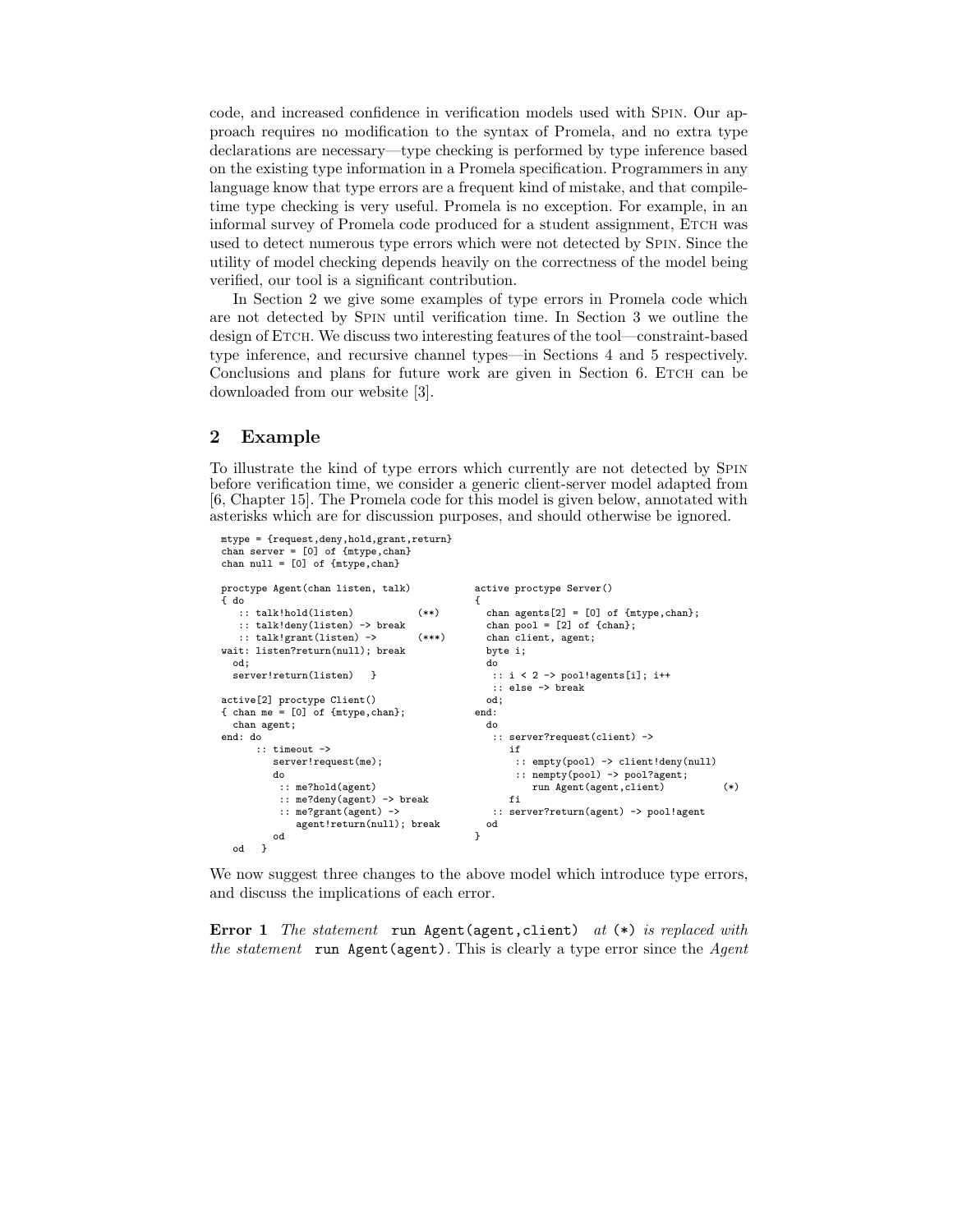proctype requires two parameters and only one has been supplied. The SPIN syntax checker does not detect this error. If this statement is executed during simulation then the message Error: missing actual parameters: 'Agent' is given, and simulation halts. During verification, an *Agent* process will be instantiated on execution of this statement, but the *talk* parameter of the *Agent* will be an uninitialised channel, resulting in an error from SPIN when this channel is used. ETCH detects this error without needing to use type inference.

**Error 2** *The statement* talk!hold(listen) *at* (\*\*) *is replaced with the statement* talk!listen(hold)*.* From the model, we can see that *Agent* processes are instantiated only by the *Server* process. The *talk* parameter of an *Agent* corresponds to the *client* variable of the *Server* process, and this is in turn received on the channel *server*, from a *Client* process. The channel which the *Client* process sends is *me*, which accepts messages of the form *{*mtype, chan*}*. T hus the *talk* parameter of an *Agent* accepts messages of the form *{*mtype, chan*}*. Our modification introduces a type error since an attempt is made to send a message of the form *{*chan, mtype*}* on the channel *talk*. This error is not picked up by the SPIN syntax checker. During simulation, SPIN reports a type-clash if this statement is executed. An invalid end state is reported during verification of the model with this error, and the corresponding counterexample contains a warning of a type-clash. In Section 4, we describe how ETCH detects this error using constraint-based type inference.

**Error 3** *The statement* talk!grant(listen) *at* (\*\*\*) *is replaced with the statement* talk!grant*.* By the same argument presented for Error 2, this modification causes an error since only a single field has been sent on the channel *talk*. This error is not detected by the syntax checker. Since the argument *grant* has type *mtype*—the correct type for the first message field—SPIN does not flag up an error when this statement is executed, even though a field is missing from the message (during simulation a warning is given). The message is received by a *client* process via the statement me?grant(agent). However, the received channel *agent* is uninitialised since no channel was actually sent by the *Agent* process. The *Client* process then attempts to execute the statement agent!return, which causes an error since *agent* is not initialised. This error is less easy to isolate than Errors 1 and 2 since it has effect at a later stage in system execution. In Section 4 we describe how ETCH detects this error using constraint-based type inference.

ETCH detects each of these errors statically, before simulation or verification of the model, making it easier to eliminate them.

## **3 Overview of ETCH**

We have implemented ETCH in Java, using the compiler generation framework SableCC [5] to generate a parser for Promela based on the grammar provided in [6]. The type system used by ETCH is based on type systems for the  $\pi$ -calculus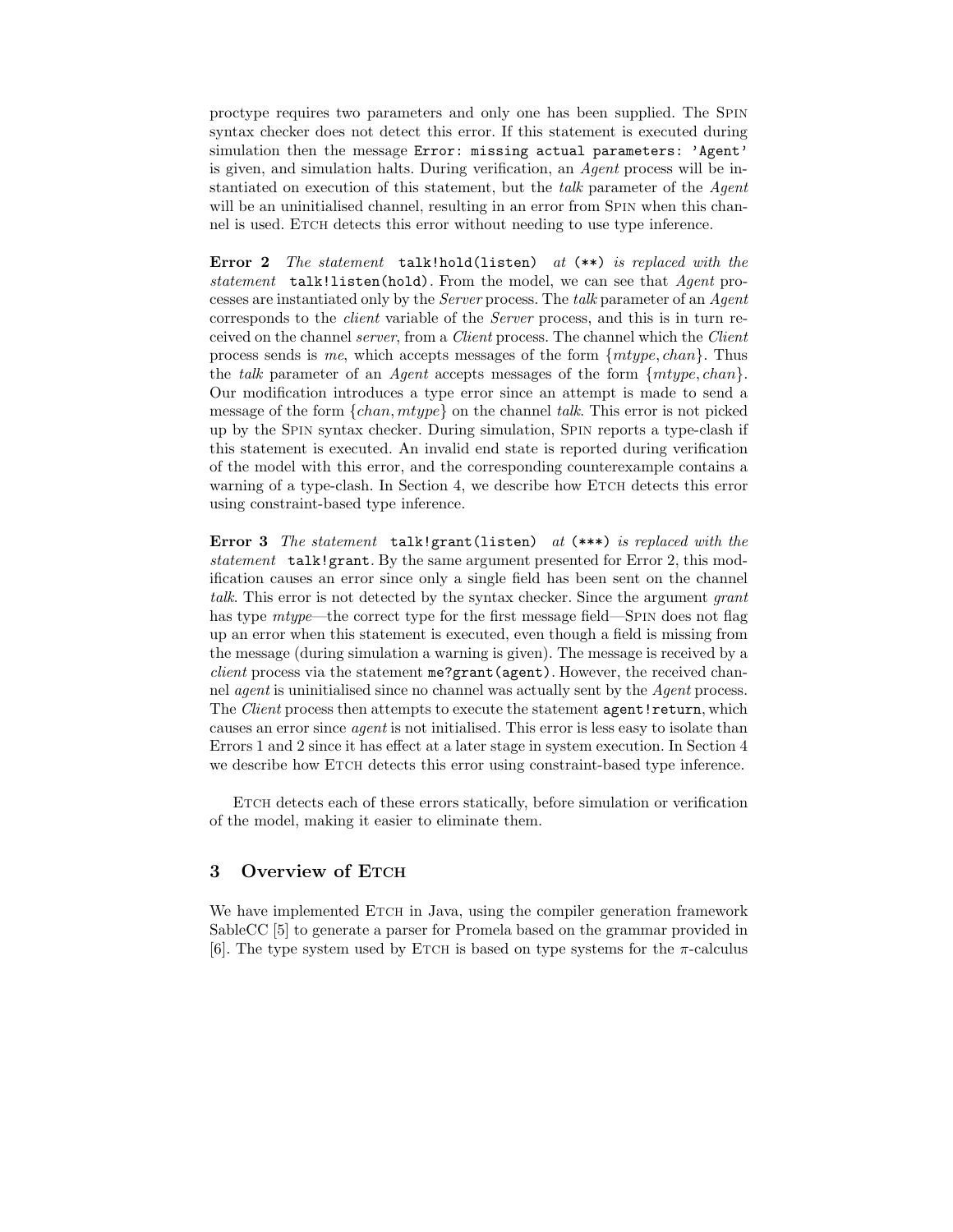[10, Chapter 6]. The core grammar which ETCH uses to represent types is as follows:

| $T ::=$ numeric type   pid   mtype   bool | basic types            |
|-------------------------------------------|------------------------|
| $\perp$ chan $C$                          | channels               |
| $\mu X.T$                                 | <i>recursive types</i> |
| $C ::= X$                                 | type variables         |
| $\left\{\,T_1,\ldots,T_n\right\}$         | tuples                 |

Array and record types are also supported, with the same restrictions as are imposed by SPIN. In themselves they do not generate any complications for type checking. Type checking of Promela code is performed by ETCH using the type information included with variable declarations. Each time a channel declaration is encountered, ETCH chooses a fresh type variable to represent the type of messages which may be sent on the channel. Constraints on the form of type variables are generated based on applied occurrences of channel identifiers. A standard constraint-based type inference algorithm [1, Chapter 6] is used to solve these constraints in order to determine values for the type variables. Recursive channel types are introduced in order to solve constraints of the form  $X = chan C$  where X occurs in C. We discuss constraint-based type inference and recursive channel types in Sections 4 and 5 respectively.

Promela has a variety of numeric types representing different numeric ranges, including a type of unsigned integers which is parameterised by the word length. ETCH implements the natural subtyping relations, e.g. byte  $\lt$ : unsigned(12) $\lt$ : short  $\langle$ : int. For programming convenience, bit  $\langle$ : bool, although bool is not related to other numeric types. By default, ETCH (like SPIN) treats the types pid and byte as equivalent, but there is an option to regard them as different types. This is useful in e.g. work by the first author on symmetry detection [4].

Since ETCH is not part of SPIN, any errors reported by ETCH are really just warnings. Therefore we have taken a strict approach in deciding what constitutes a type error. SPIN treats enumerated *mtype* variables and values as if they were numeric, and thus allows *mtype* variables and values to be used in any context in which numeric variables and values can be used. For example, if  $a, b$  and  $c$ are *mtype* variables, SPIN allows a statement such as  $a = b + c$ . This use of message types in an arithmetic context is usually bad practice—arithmetic on *mtype* values is also disallowed in [7]—and so ETCH will report a type error in such cases. Running ETCH on the client-server model, modified to include Error 1, results in the following error message:

Line 47: Error - the proctype "Agent" expects 2 arguments but 1 has been supplied

The message corresponding to Error 3 is:

```
Line 9: Error - arguments of different lengths have been used
for the same channel. Unable to unify "{mtype,chan X7}"
and "{mtype}"
```
Here X7 is the name of a type variable used by the type inference algorithm (see Section 4). Error 2 generates a similar warning.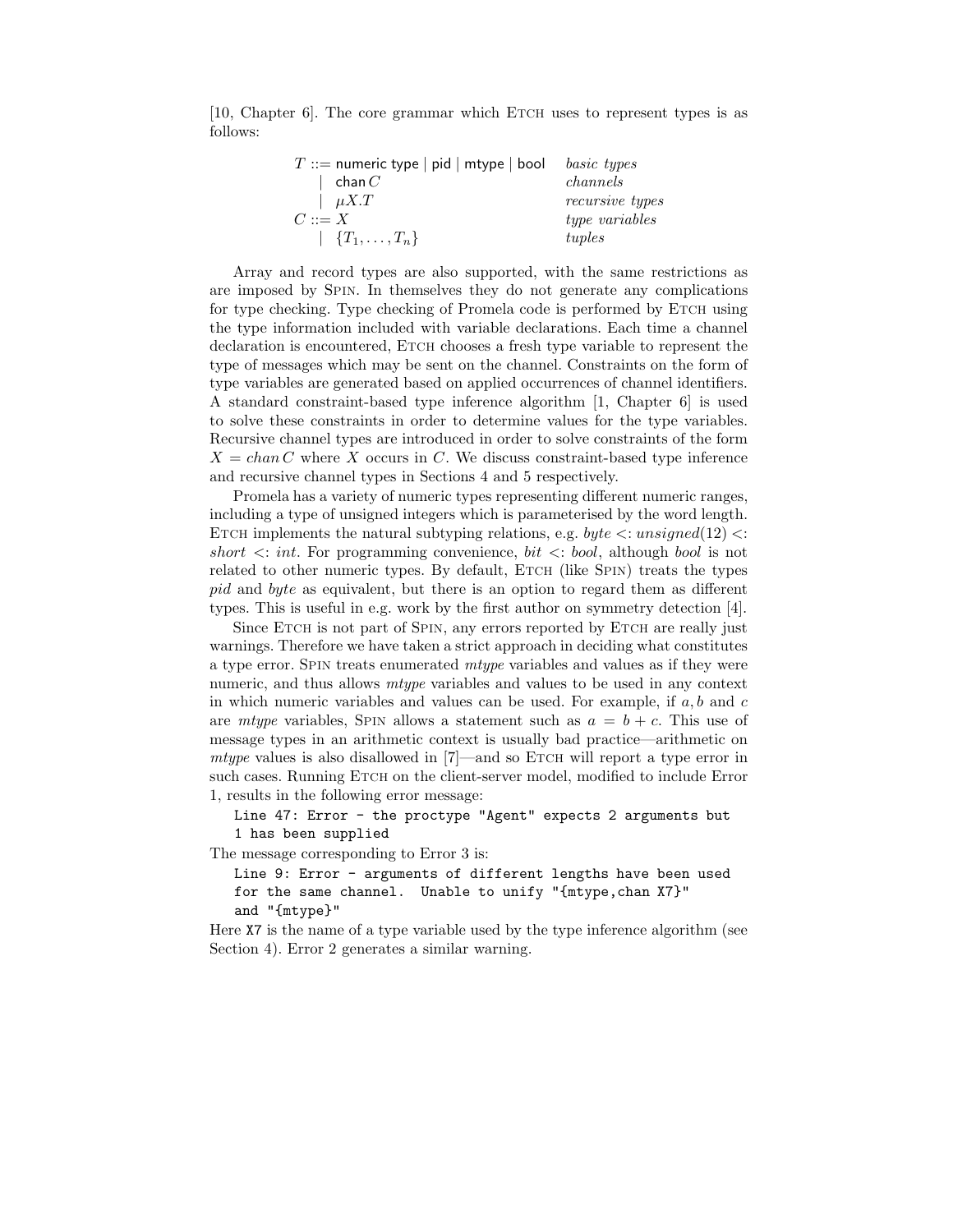### **4 Constraint-Based Type Inference**

Channel types are only partially specified in Promela. For example, the declaration chan server =  $[0]$  of {mtype, chan}, in the client-server model of Section 2, specifies that the second field of a message to be sent on server should be a channel, but does not specify the type of this channel. ETCH represents channel types fully, using type-variables for types which are not known (see the grammar for types presented in Section 3). To illustrate the approach of constraint-based type inference used by ETCH, consider the client-server example, modified to include Error 2. The listen and talk parameters of the *Agent* proctype are assigned types chan X and chan Y respectively, since the types of messages which they accept are not specified. The (modified) statement talk!listen(hold) causes the constraint  $chan Y = chan{chan X, mype}$ to be stored, while the statement talk!deny(listen) causes the constraint  $\text{chan } Y = \text{chan}\{\text{mtype}, \text{chan } X\}$  to be stored. Attempting to unify these constraints results in the constraint *chan*  $X = mtype$ , which cannot be unified, thus a type error is generated.

Now consider the client-server example modified to include Error 3. Again, listen and talk are assigned types  $chan X$  and  $chan Y$  respectively. The statements talk!hold(listen) and talk!deny(listen) both result in the constraint  $chan Y = chan{mtype, chan X}$ . However, the (modified) statement talk!grant results in the constraint  $chanY = chan{mtype}$ . Unification of these constraints fails since the tuples *{*mtype, chan X*}* and *{*mtype*}* cannot be unified, being of different lengths.

For a more general description of constraint-based type inference, see [9, Chapter 22]. Our implementation is based on an algorithm described by Aho et al. [1, Chapter 6].

#### **5 Recursive Channel Types**

Consider the following Promela code: chan  $A = [1]$  of  ${\text{chan}, \text{bit}}$ ;  $A: A, 0$ . The channel A accepts messages with two fields. The second field should be of type bit, and the first must be a channel of *the same type as* A. This because the channel  $A$  is sent on itself by the statement  $A: A, O$ . Thus the type of channel A is recursive, and using standard notation, we can express the type of A as  $\mu X. chan\{X, bit\}$ . The above Promela code fragment is legitimate, and this kind of channel usage has been employed in realistic Promela models, e.g. a model of a telephone system [2]. We have incorporated recursive types into ETCH. A recursive type expression has infinitely many equivalent syntactic representations, depending on where the recursive  $\mu$  construct appears in the expression, and on how far the type expression has been *unfolded*. A recursive type expression resulting from the unification of a set of constraints may look very complex, even though it is equivalent to a much shorter expression. When presenting types to the user in type errors, it is desirable to convert recursive types into their simplest forms. ETCH incorporates a minimisation algorithm for recursive types.